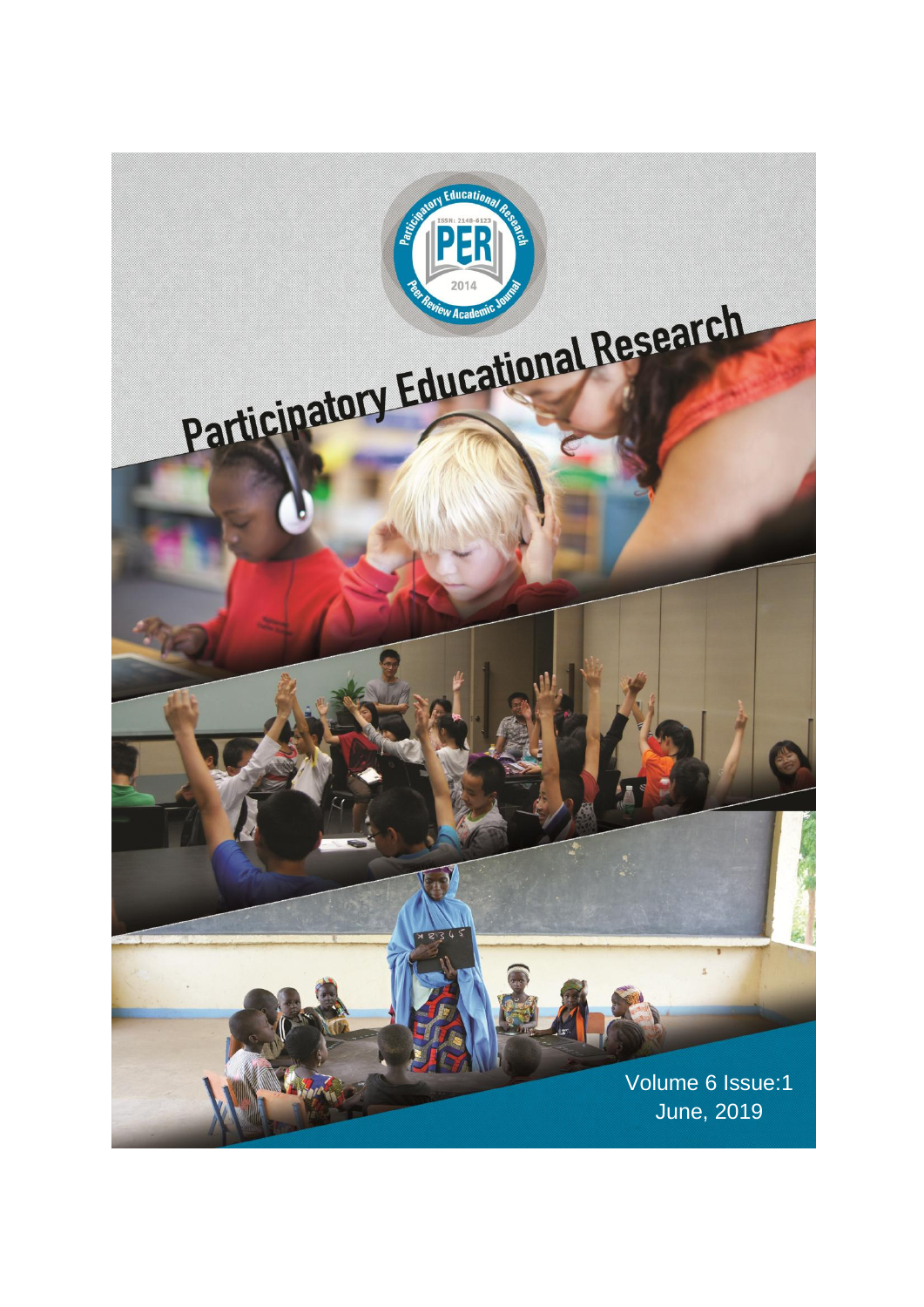# Participatory Educational Research (PER)

ISSN: 2148-6123

Double Blind Peer Review International Academic Journal

Volume 6, Issue 1 June 2019

Indexed in EBSCO, Directory of Research Journals Indexing (DRJI), Turkish Educational Index, Google Scholar, Idealonline, Sicilit, Crossref, SCOPUS

*Participatory Educational Research (PER)*

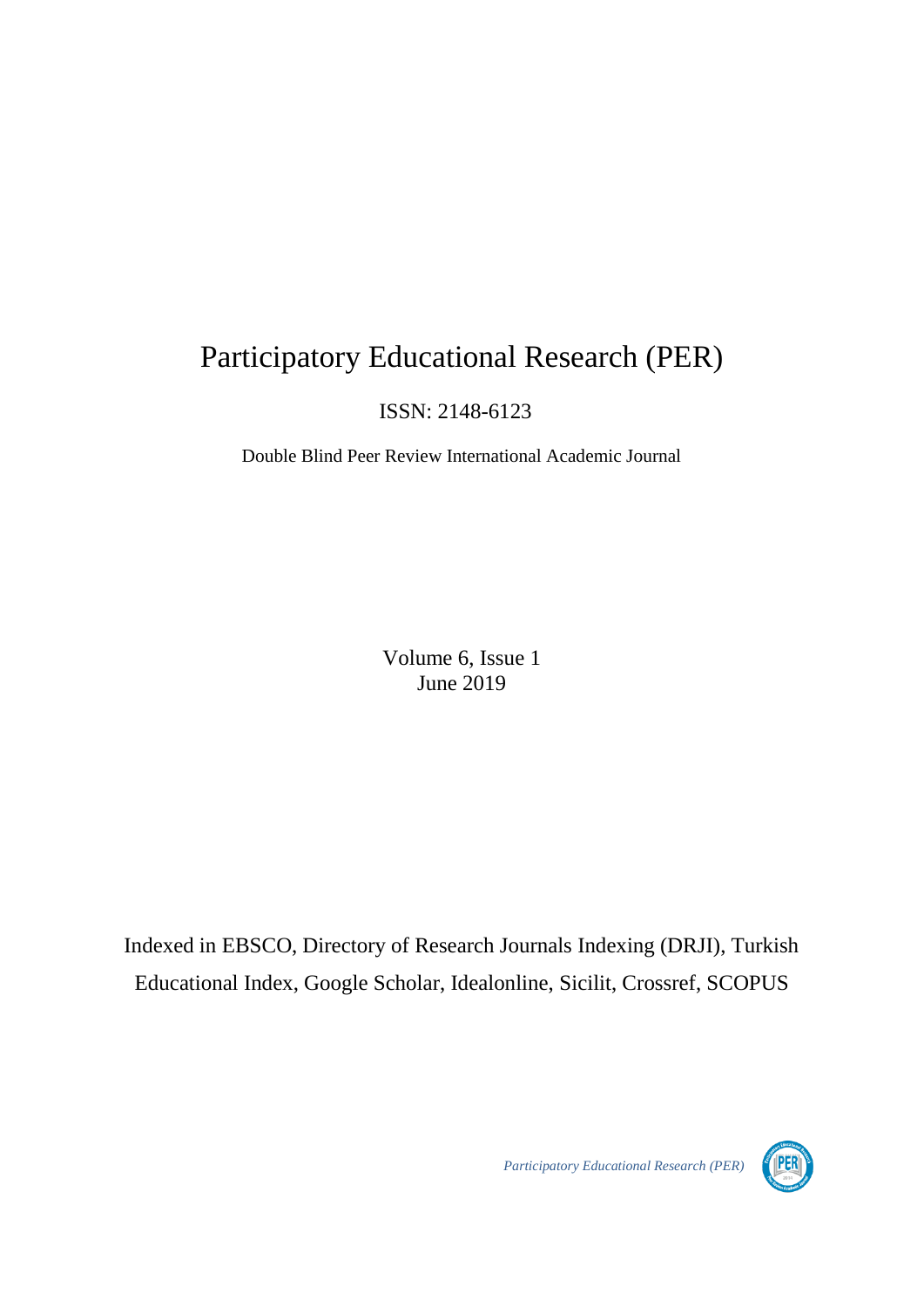**OWNER & PUBLISHER** Dr. Özgen KORKMAZ Amasya Unversity, Technology Faculty, Department of Computer Engineering Amasya/Turkey

## **EDITOR IN CHIEF**

Dr. Özgen KORKMAZ (Amasya University,Instructonal Technology , Turkey)

#### **EDITORS**

Dr. Recep ÇAKIR (Amasya University,Instructonal Technology , Turkey)

- Dr. Norma NEL (University of South Africa, Educational Psychology, South Africa)
- Dr. Norma ROMM (University of South Africa, Adult Basic Education and Youth Development, South Africa)

#### **LANGUAGE EDITOR**

Dr. Pınar AYYILDIZ (Başkent University)

#### **EDITORIAL BOARD**

Dr. Ahmet MAHİROĞLU (Gazi University, Turkey)

- Dr. Aykut Emre BOZDOĞAN (Gaziosmanpaşa University, Science Education, Turkey)
- Dr. Buket AKKOYUNLU (Hacettepe University, Turkey)
- Dr. Chi-Jen HUANG (National Chiayi University, Taiwan)
- Dr. Dimiter G. VELEV (University of National and World Economy, Bulgaria)
- Dr. Dragana Martinovic (University of Windsor, Canada)
- Dr. Deniz DERYAKULU (Ankara University, Turkey)
- Dr. Dorian Stoilescu (University of Western Sydney NSW, Australia)
- Dr. Ertuğrul USTA (Necmettin Erbakan University, Instructional Technology, Turkey)
- Dr. Fok PING-KWAN (Hong Kong Institute of Education, Hong Kong)
- Dr. Gail CARUTH (Texas A&M University-Commerce, USA)
- Dr. Hafize KESER (Ankara University, Turkey)
- Dr. Halil İbrahim YALIN (Gazi University, Turkey)
- Dr. Hsueh-hua CHUANG (National Sun Yat-sen University, Taiwan)
- Dr. H. Ferhan ODABAŞI (Anatolia University, Turkey)
- Dr. Helen R. ABADIANO (Central Connecticut State University, USA)
- Dr. Esteban Vazquez Cano (Universidad Nacional de Educación a Distancia, Spain)
- Dr. Inés LOZANO-CABEZAS (University of Alicante, Spain)
- Dr. Janet MCINTYRE(Flinders University Adelaide Area, Australia)
- Dr. Javier Fombona CADAVIECO (Universidad de Oviedo, Spain)
- Dr. Jeffrey L. DEREVENSKY (McGill University, Canada)
- Dr. Jeonghee NAM (Pusan National University, Korea)
- Dr. John HAMMOND (University of Canberra, Australia)
- Dr. José GIJON PUERTA (Universidad de Granada, Spain)
- Dr. Kristóf FENYVESI (University of Jyväskylä, Finland)
- Dr. LDM LEBELOANE (University of South Africa, South Africa)
- Dr. LINPU WANG (Zhejiang International Studies University, China)
- Dr. Maria Angeles Pascual Sevillano (Universidad de Oviedo, Spain)
- Dr. Marcos Jesús IGLESIAS-MARTINEZ (University of Alicante, Spain)
- Dr. Margaret MURUGAMI (Kenyatta University, Kenya)
- Dr. Michelle FINESTONE (University of Pretoria, South Africa)
- Dr. Mike DIBOLL (University of Sussex, UK)Dr. Mary C. HERRING (University of Northern Iowa, USA)
- Dr. Mitchell BECK (Central Connecticut State University, USA)
- Dr. Murat GUNEL (TED University, Turkey)
- Dr. Oktay AKBAŞ (Kırıkkale University, Turkey)
- Dr. Oluyemi STEPHENS (University of South Africa, South Africa)
- Dr. Orhan KARAMUSTAFAOĞLU (Amasya University, Turkey)
- Dr. Petra ENGELBRECHT (Canterbury Christ Church University, UK).
- Dr. Pieter Hertzog dU TOIT (University of Pretoria, South Africa).
- Dr. Raymond LEBLANC (University of Ottawa, Canada)
- Dr. Rachel OUTHRED (Oxford Policy Management, UK)
- Dr. Revathy PARAMESWARAN (P.S. Senior Secondary school, India)
- Dr. Ruth Gannon COOK (DePaul University, USA)
- Dr. Soner M. ÖZDEMİR (Mersib University, Turkey)
- 
- Dr. Sofia D. ANASTASIADOU (University of West Macedonia, Greece)
- Dr. Steve SHARRA (Michigan State University, USA)



*Participatory Educational Research (PER)*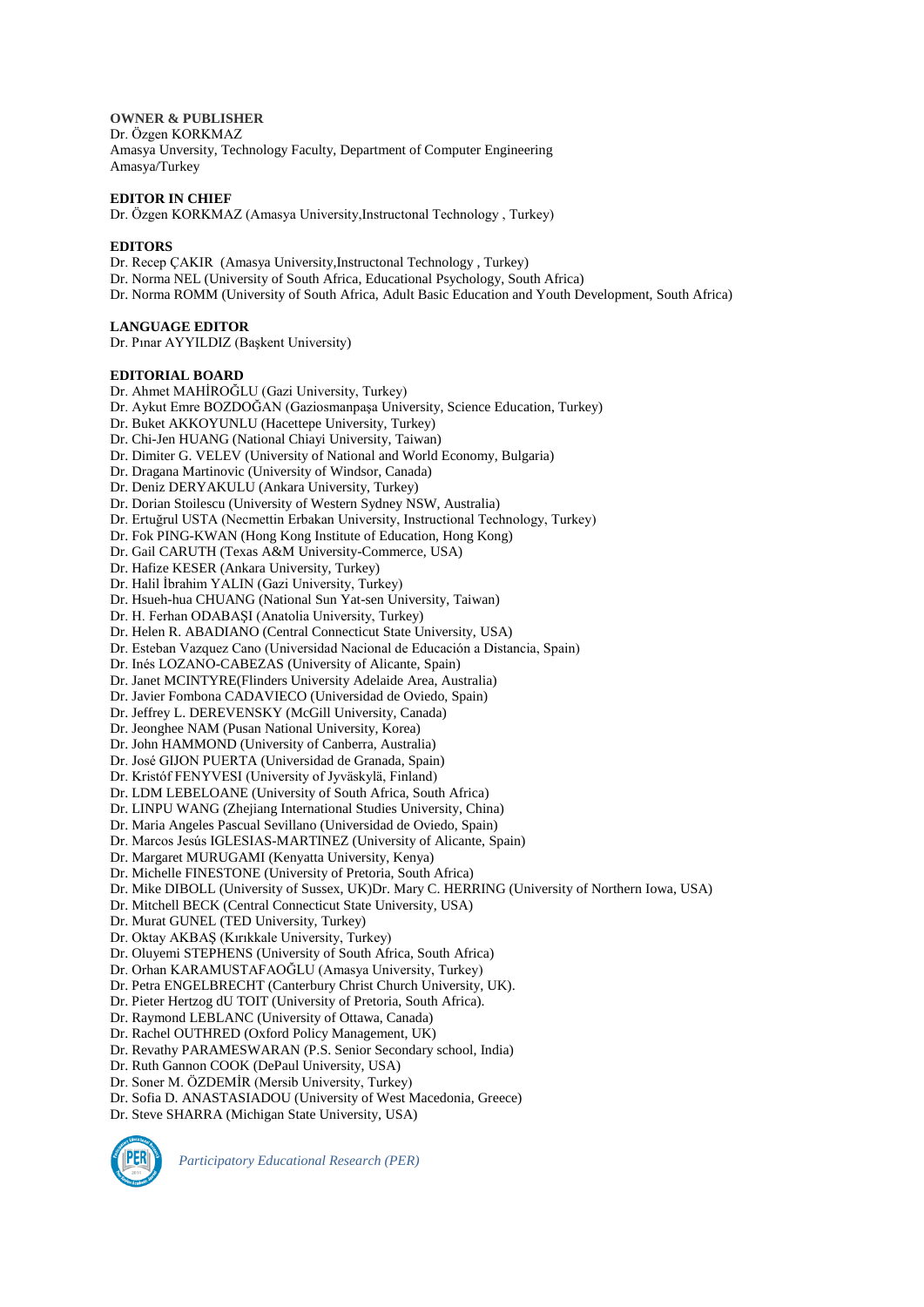Dr. Susana Agudo Prado (Universidad de Oviedo, Spain) Dr. Süleyman YAMAN (Ondokuz Mayıs University,Turkey) Dr. Ufuk KARAKUŞ (Gazi University, Tu4key) Dr. Uğur DEMİRAY (Anadolu University, Turkey) Dr. Veronica McKay (University of South Africa, South Africa) Dr. Yurdal DİKMENLİ (Ahi Evran University, Kırşehir) Dr. Zeki KAYA (Gazi University, Turkey)

Dr. Zsolt LAVICZA (Cambridge University, UK)

# **JOURNAL SECRETERIA**

Dr. Yavuz UNAL (Amasya University, Turkey) Lec. S. Serkan TAN (Amasya University, Turkey) Bahadır ACAR (Amasya University, Turkey)

## **REVIEWER OF THE ISSUE**

| Aslıhan İSTANBULLU (Amasya University)          | Özgen KORKMAZ (AmasyaUniversity)                  |
|-------------------------------------------------|---------------------------------------------------|
| Ertuğrul USTA (Necmettin Erbakan University)    | Recep CAKIR (Amasya University)                   |
| Feray Uğur ERDOĞMUŞ (Amasya University)         | Şafak ULUÇINAR (Amasya University)                |
| Mehmet KARA (Amasya University)                 | Soner M. ÖZDEMIR (Mersin Univerisity, Turkey)     |
| Mustafa SIRAKAYA (Ahi Evran University, Turkey) | Süleyman YAMAN (Ondokuz Mayıs University, Turkey) |
| Nuri BALOĞLU (Ahi Evran University, Turkey)     | Volkan KUKUL (Amasya University)                  |
| Oktay AKBAS (Kirikkale University, Turley)      | Yurdal DİKMENLİ (Ahi Evran University, Turkey)    |